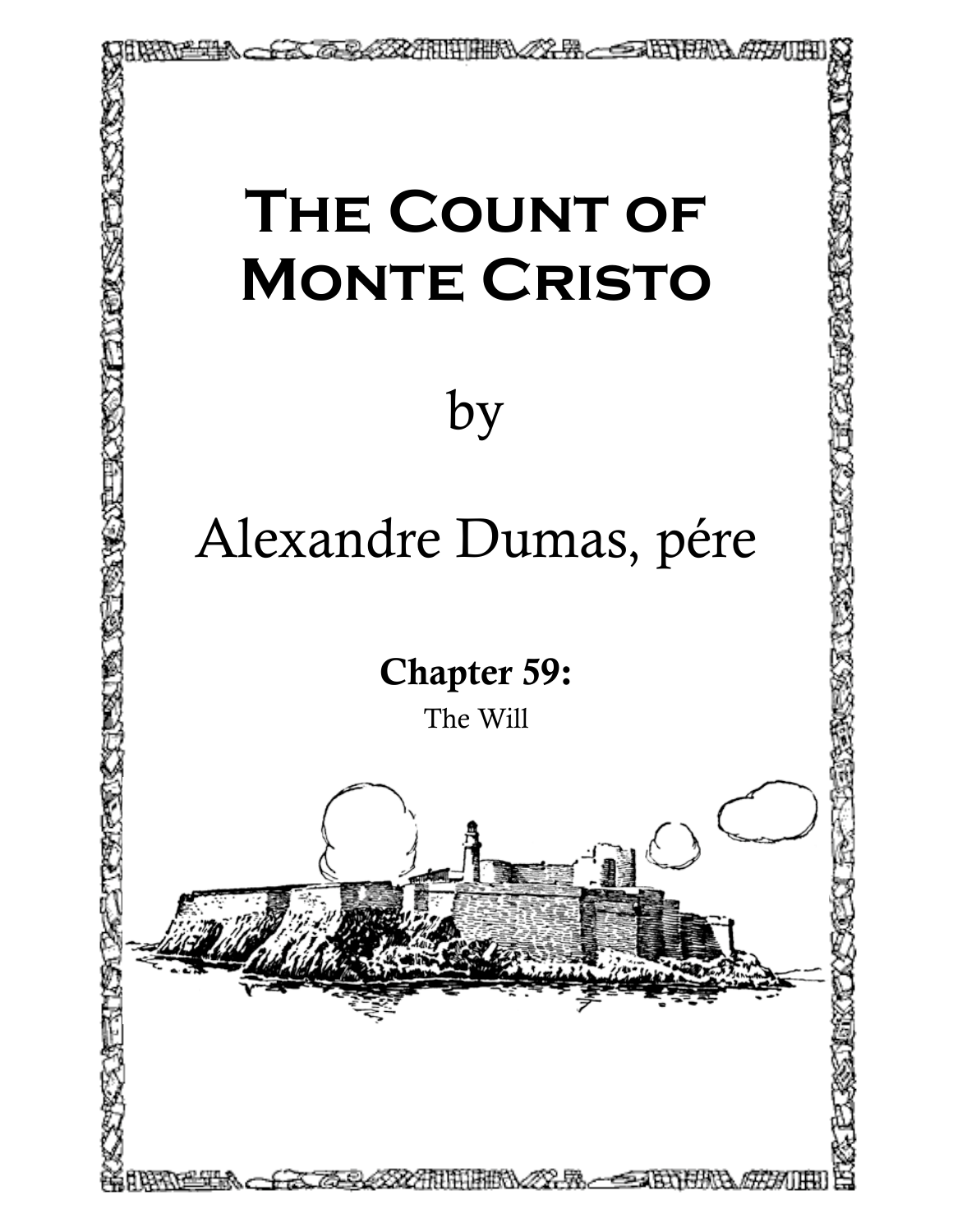As soon as Barrois had left the room, Noirtier looked at Valentine with a malicious expression that said many things. The young girl perfectly understood the look, and so did Villefort, for his countenance became clouded, and he knitted his eyebrows angrily. He took a seat, and quietly awaited the arrival of the notary. Noirtier saw him seat himself with an appearance of perfect indifference, at the same time giving a side look at Valentine, which made her understand that she also was to remain in the room. Three–quarters of an hour after, Barrois returned, bringing the notary with him. "Sir," said Villefort, after the first salutations were over, "you were sent for by M. Noirtier, whom you see here. All his limbs have become completely paralysed, he has lost his voice also, and we ourselves find much trouble in endeavoring to catch some fragments of his meaning." Noirtier cast an appealing look on Valentine, which look was at once so earnest and imperative, that she answered immediately. "Sir," said she, "I perfectly understand my grandfather's meaning at all times."

"That is quite true," said Barrois; "and that is what I told the gentleman as we walked along."

"Permit me," said the notary, turning first to Villefort and then to Valentine—"permit me to state that the case in question is just one of those in which a public officer like myself cannot proceed to act without thereby incurring a dangerous responsibility. The first thing necessary to render an act valid is, that the notary should be thoroughly convinced that he has faithfully interpreted the will and wishes of the person dictating the act. Now I cannot be sure of the approbation or disapprobation of a client who cannot speak, and as the object of his desire or his repugnance cannot be clearly proved to me, on account of his want of speech, my services here would be quite useless, and cannot be legally exercised." The notary then prepared to retire. An imperceptible smile of triumph was expressed on the lips of the procureur. Noirtier looked at Valentine with an expression so full of grief, that she arrested the departure of the notary. "Sir," said she, "the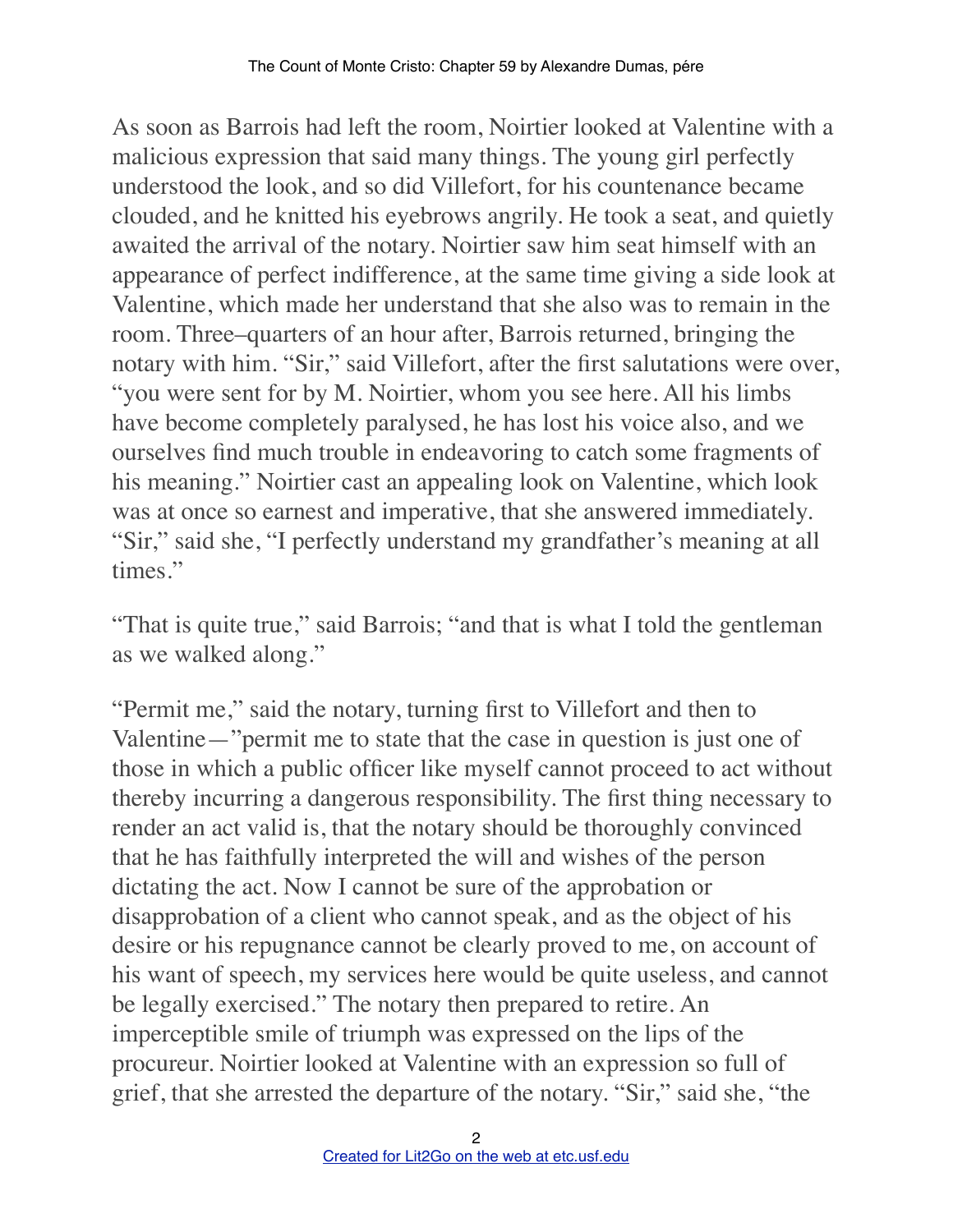language which I speak with my grandfather may be easily learnt, and I can teach you in a few minutes, to understand it almost as well as I can myself. Will you tell me what you require, in order to set your conscience quite at ease on the subject?"

"In order to render an act valid, I must be certain of the approbation or disapprobation of my client. Illness of body would not affect the validity of the deed, but sanity of mind is absolutely requisite."

"Well, sir, by the help of two signs, with which I will acquaint you presently, you may ascertain with perfect certainty that my grandfather is still in the full possession of all his mental faculties. M. Noirtier, being deprived of voice and motion, is accustomed to convey his meaning by closing his eyes when he wishes to signify 'yes,' and to wink when he means 'no.' You now know quite enough to enable you to converse with M. Noirtier;—try." Noirtier gave Valentine such a look of tenderness and gratitude that it was comprehended even by the notary himself. "You have heard and understood what your granddaughter has been saying, sir, have you?" asked the notary. Noirtier closed his eyes. "And you approve of what she said—that is to say, you declare that the signs which she mentioned are really those by means of which you are accustomed to convey your thoughts?"

"Yes."

"It was you who sent for me?"

"Yes."

"To make your will?"

"Yes."

"And you do not wish me to go away without fulfilling your original intentions?" The old man winked violently. "Well, sir," said the young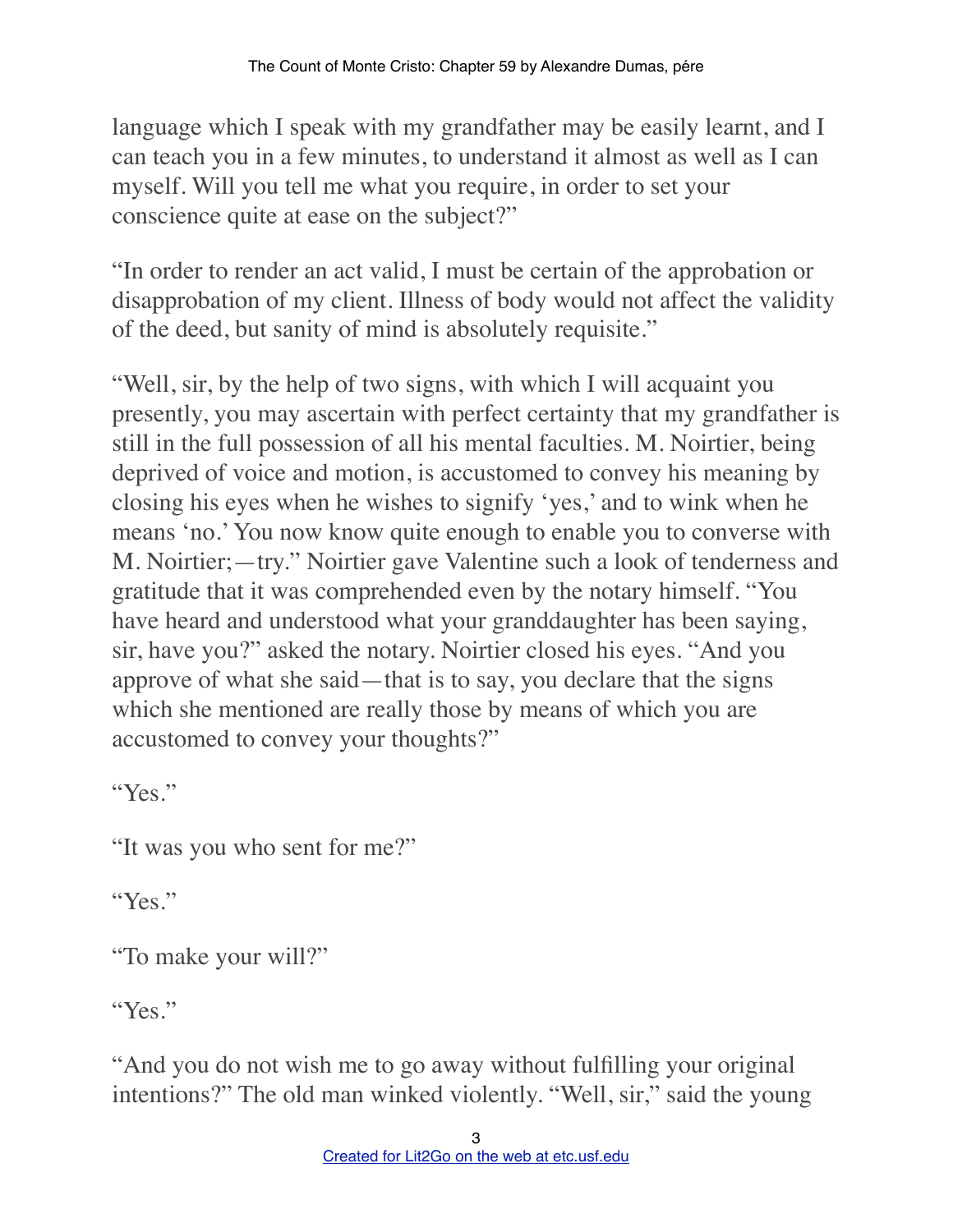girl, "do you understand now, and is your conscience perfectly at rest on the subject?" But before the notary could answer, Villefort had drawn him aside. "Sir," said he, "do you suppose for a moment that a man can sustain a physical shock, such as M. Noirtier has received, without any detriment to his mental faculties?"

"It is not exactly that, sir," said the notary, "which makes me uneasy, but the difficulty will be in wording his thoughts and intentions, so as to be able to get his answers."

"You must see that to be an utter impossibility," said Villefort. Valentine and the old man heard this conversation, and Noirtier fixed his eye so earnestly on Valentine that she felt bound to answer to the look.

"Sir," said she, "that need not make you uneasy, however difficult it may at first sight appear to be. I can discover and explain to you my grandfather's thoughts, so as to put an end to all your doubts and fears on the subject. I have now been six years with M. Noirtier, and let him tell you if ever once, during that time, he has entertained a thought which he was unable to make me understand."

"No," signed the old man.

"Let us try what we can do, then," said the notary. "You accept this young lady as your interpreter, M. Noirtier?"

"Yes."

"Well, sir, what do you require of me, and what document is it that you wish to be drawn up?" Valentine named all the letters of the alphabet until she came to W. At this letter the eloquent eye of Noirtier gave her notice that she was to stop. "It is very evident that it is the letter W which M. Noirtier wants," said the notary. "Wait," said Valentine; and, turning to her grandfather, she repeated, "Wa—We—Wi"—The old man stopped her at the last syllable. Valentine then took the dictionary, and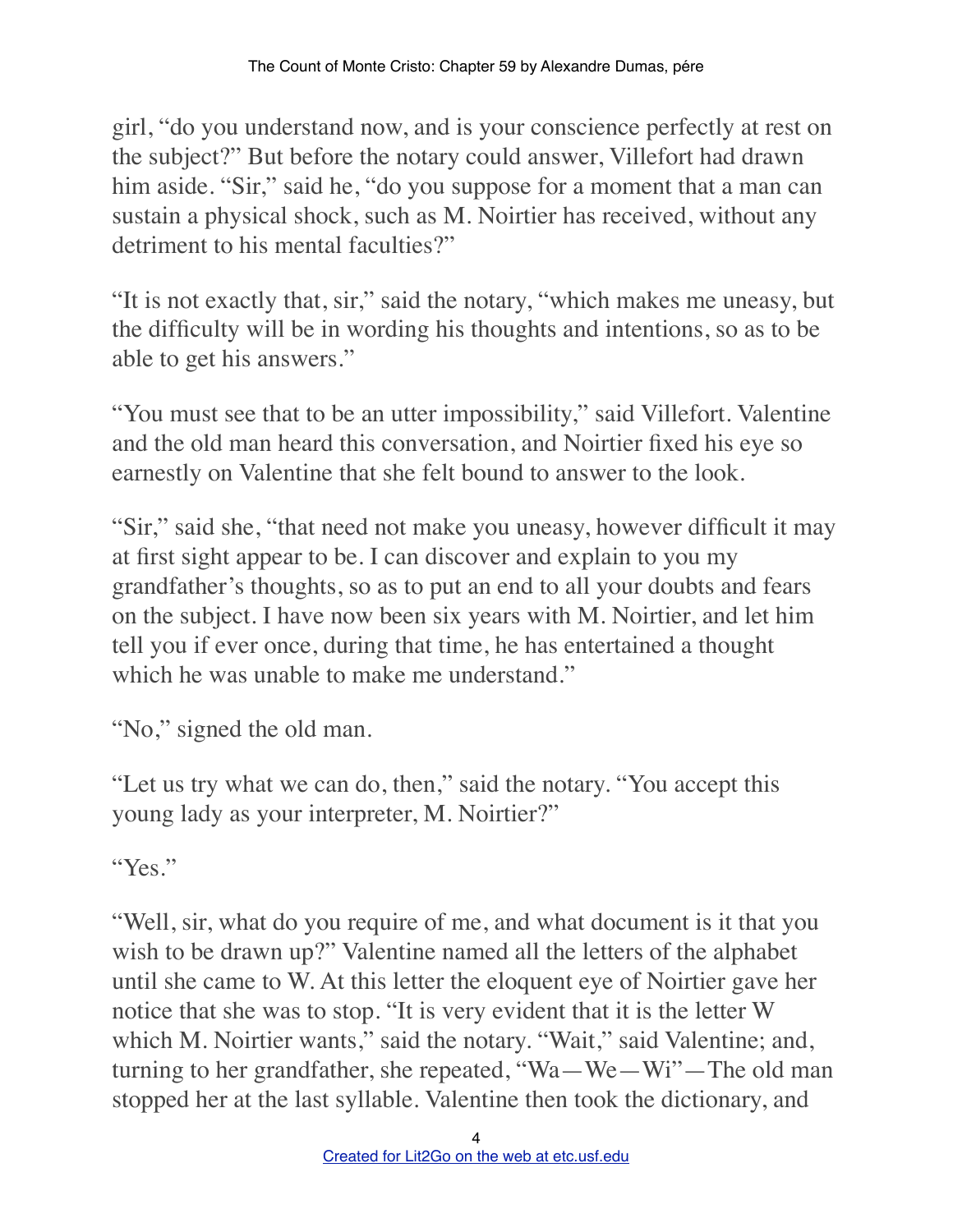the notary watched her while she turned over the pages. She passed her finger slowly down the columns, and when she came to the word "Will," M. Noirtier's eye bade her stop. "Will," said the notary; "it is very evident that M. Noirtier is desirous of making his will."

"Yes, yes, yes," motioned the invalid.

"Really, sir, you must allow that this is most extraordinary," said the astonished notary, turning to M. de Villefort. "Yes," said the procureur, "and I think the will promises to be yet more extraordinary, for I cannot see how it is to be drawn up without the intervention of Valentine, and she may, perhaps, be considered as too much interested in its contents to allow of her being a suitable interpreter of the obscure and ill–defined wishes of her grandfather."

"No, no, no," replied the eye of the paralytic.

"What?" said Villefort, "do you mean to say that Valentine is not interested in your will?"

"No."

"Sir," said the notary, whose interest had been greatly excited, and who had resolved on publishing far and wide the account of this extraordinary and picturesque scene, "what appeared so impossible to me an hour ago, has now become quite easy and practicable, and this may be a perfectly valid will, provided it be read in the presence of seven witnesses, approved by the testator, and sealed by the notary in the presence of the witnesses. As to the time, it will not require very much more than the generality of wills. There are certain forms necessary to be gone through, and which are always the same. As to the details, the greater part will be furnished afterwards by the state in which we find the affairs of the testator, and by yourself, who, having had the management of them, can doubtless give full information on the subject. But besides all this, in order that the instrument may not be contested, I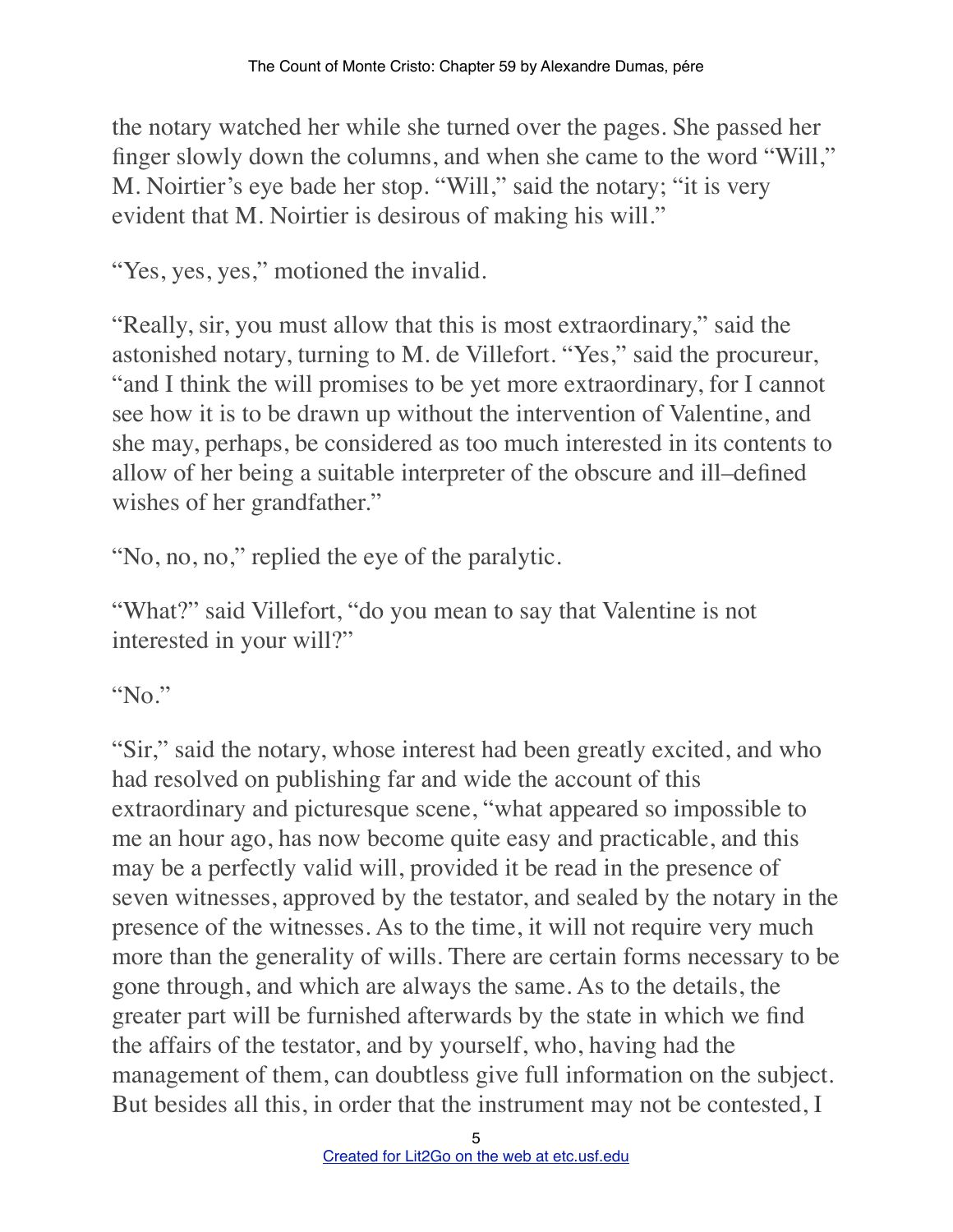am anxious to give it the greatest possible authenticity, therefore, one of my colleagues will help me, and, contrary to custom, will assist in the dictation of the testament. Are you satisfied, sir?" continued the notary, addressing the old man.

"Yes," looked the invalid, his eye beaming with delight at the ready interpretation of his meaning.

"What is he going to do?" thought Villefort, whose position demanded much reserve, but who was longing to know what his father's intentions were. He left the room to give orders for another notary to be sent, but Barrois, who had heard all that passed, had guessed his master's wishes, and had already gone to fetch one. The procureur then told his wife to come up. In the course of a quarter of an hour every one had assembled in the chamber of the paralytic; the second notary had also arrived. A few words sufficed for a mutual understanding between the two officers of the law. They read to Noirtier the formal copy of a will, in order to give him an idea of the terms in which such documents are generally couched; then, in order to test the capacity of the testator, the first notary said, turning towards him,—"When an individual makes his will, it is generally in favor or in prejudice of some person."

"Yes."

"Have you an exact idea of the amount of your fortune?"

"Yes."

"I will name to you several sums which will increase by gradation; you will stop me when I reach the one representing the amount of your own possessions?"

"Yes." There was a kind of solemnity in this interrogation. Never had the struggle between mind and matter been more apparent than now, and if it was not a sublime, it was, at least, a curious spectacle. They had formed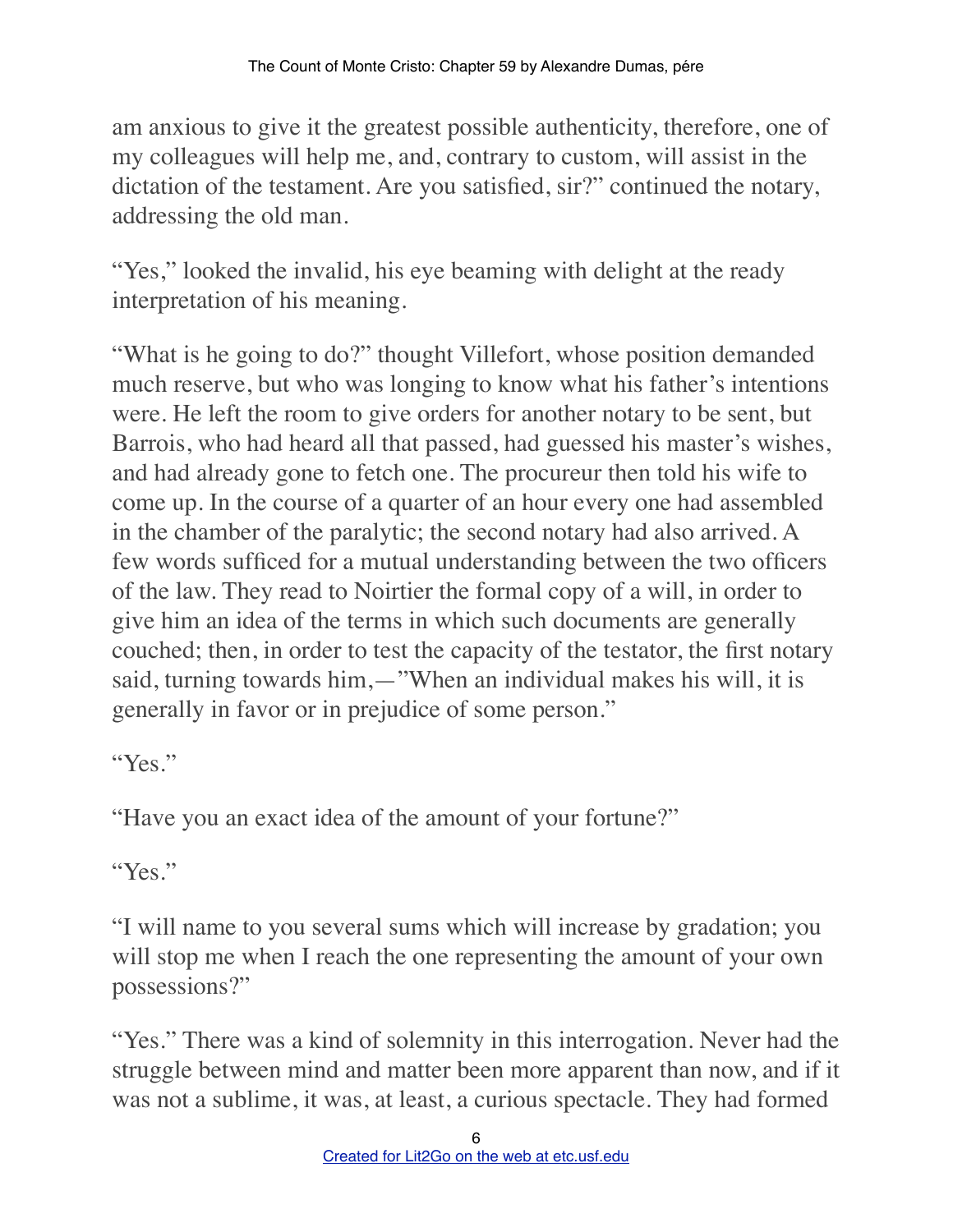a circle round the invalid; the second notary was sitting at a table, prepared for writing, and his colleague was standing before the testator in the act of interrogating him on the subject to which we have alluded. "Your fortune exceeds 300,000. francs, does it not?" asked he. Noirtier made a sign that it did. "Do you possess 400,000 francs?" inquired the notary. Noirtier's eye remained immovable. "Five hundred thousand?" The same expression continued. "Six hundred thousand—700,000— 800,000—900,000?" Noirtier stopped him at the last–named sum. "You are then in possession of 900,000. francs?" asked the notary. "Yes."

"In landed property?"

"No."

"In stock?"

"Yes."

"The stock is in your own hands?" The look which M. Noirtier cast on Barrois showed that there was something wanting which he knew where to find. The old servant left the room, and presently returned, bringing with him a small casket. "Do you permit us to open this casket?" asked the notary. Noirtier gave his assent. They opened it, and found 900,000. francs in bank scrip. The first notary handed over each note, as he examined it, to his colleague.

The total amount was found to be as M. Noirtier had stated. "It is all as he has said; it is very evident that the mind still retains its full force and vigor." Then, turning towards the paralytic, he said, "You possess, then, 900,000. francs of capital, which, according to the manner in which you have invested it, ought to bring in an income of about 40,000 livres?"

"Yes."

"To whom do you desire to leave this fortune?"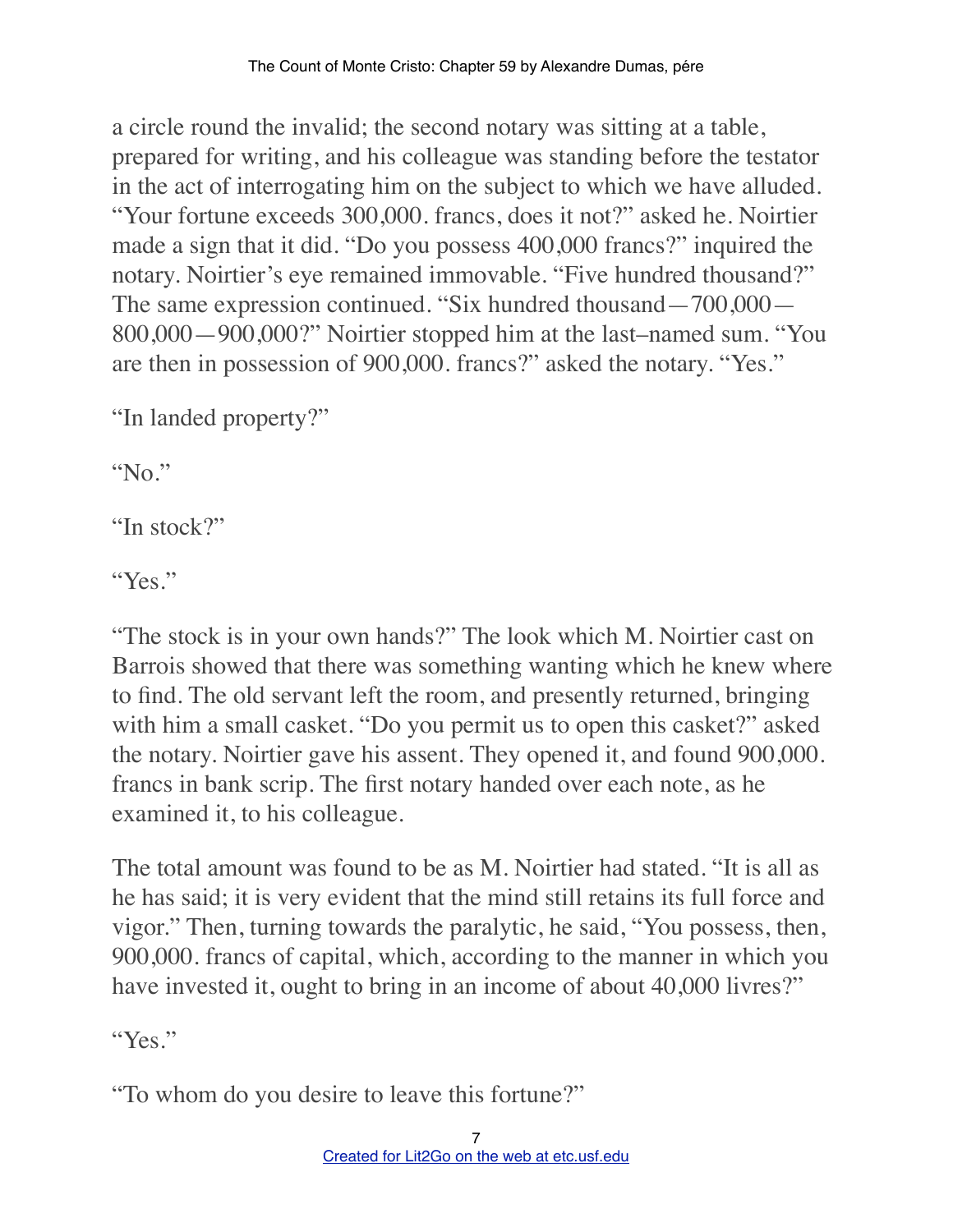"Oh," said Madame de Villefort, "there is not much doubt on that subject. M. Noirtier tenderly loves his granddaughter, Mademoiselle de Villefort; it is she who has nursed and tended him for six years, and has, by her devoted attention, fully secured the affection, I had almost said the gratitude, of her grandfather, and it is but just that she should reap the fruit of her devotion." The eye of Noirtier clearly showed by its expression that he was not deceived by the false assent given by Madame de Villefort's words and manner to the motives which she supposed him to entertain. "Is it, then, to Mademoiselle Valentine de Villefort that you leave these 900,000 francs?" demanded the notary, thinking he had only to insert this clause, but waiting first for the assent of Noirtier, which it was necessary should be given before all the witnesses of this singular scene. Valentine, when her name was made the subject of discussion, had stepped back, to escape unpleasant observation; her eyes were cast down, and she was crying. The old man looked at her for an instant with an expression of the deepest tenderness, then, turning towards the notary, he significantly winked his eye in token of dissent.

"What," said the notary, "do you not intend making Mademoiselle Valentine de Villefort your residuary legatee?"

"No."

"You are not making any mistake, are you?" said the notary; "you really mean to declare that such is not your intention?"

"No," repeated Noirtier; "No." Valentine raised her head, struck dumb with astonishment. It was not so much the conviction that she was disinherited that caused her grief, but her total inability to account for the feelings which had provoked her grandfather to such an act. But Noirtier looked at her with so much affectionate tenderness that she exclaimed, "Oh, grandpapa, I see now that it is only your fortune of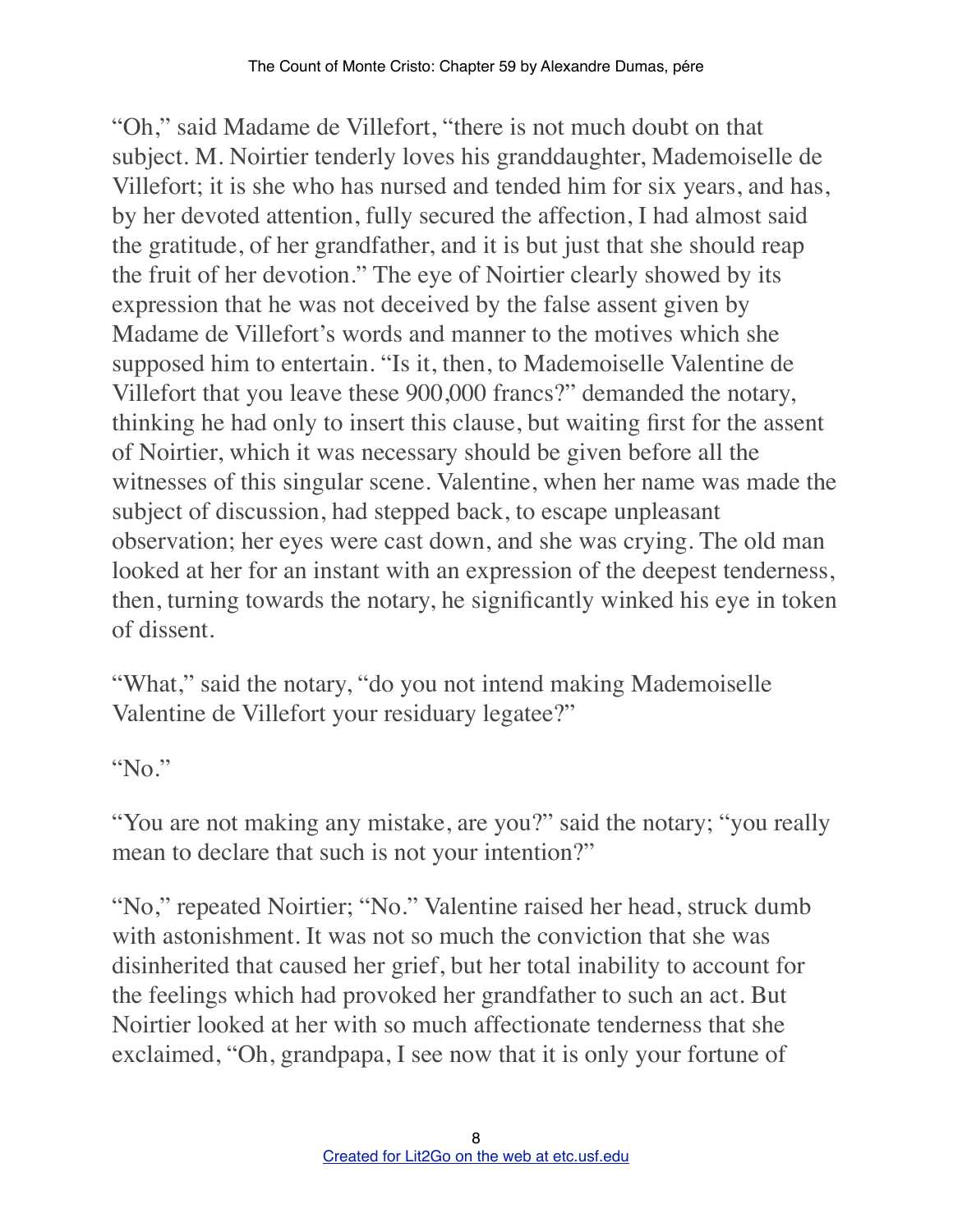which you deprive me; you still leave me the love which I have always enjoyed."

"Ah, yes, most assuredly," said the eyes of the paralytic, for he closed them with an expression which Valentine could not mistake. "Thank you, thank you," murmured she. The old man's declaration that Valentine was not the destined inheritor of his fortune had excited the hopes of Madame de Villefort; she gradually approached the invalid, and said: "Then, doubtless, dear M. Noirtier, you intend leaving your fortune to your grandson, Edward de Villefort?" The winking of the eyes which answered this speech was most decided and terrible, and expressed a feeling almost amounting to hatred.

"No?" said the notary; "then, perhaps, it is to your son, M. de Villefort?"

"No." The two notaries looked at each other in mute astonishment and inquiry as to what were the real intentions of the testator. Villefort and his wife both grew red, one from shame, the other from anger.

"What have we all done, then, dear grandpapa?" said Valentine; "you no longer seem to love any of us?" The old man's eyes passed rapidly from Villefort and his wife, and rested on Valentine with a look of unutterable fondness. "Well," said she; "if you love me, grandpapa, try and bring that love to bear upon your actions at this present moment. You know me well enough to be quite sure that I have never thought of your fortune; besides, they say I am already rich in right of my mother—too rich, even. Explain yourself, then." Noirtier fixed his intelligent eyes on Valentine's hand. "My hand?" said she.

"Yes."

"Her hand!" exclaimed every one.

"Oh, gentlemen, you see it is all useless, and that my father's mind is really impaired," said Villefort.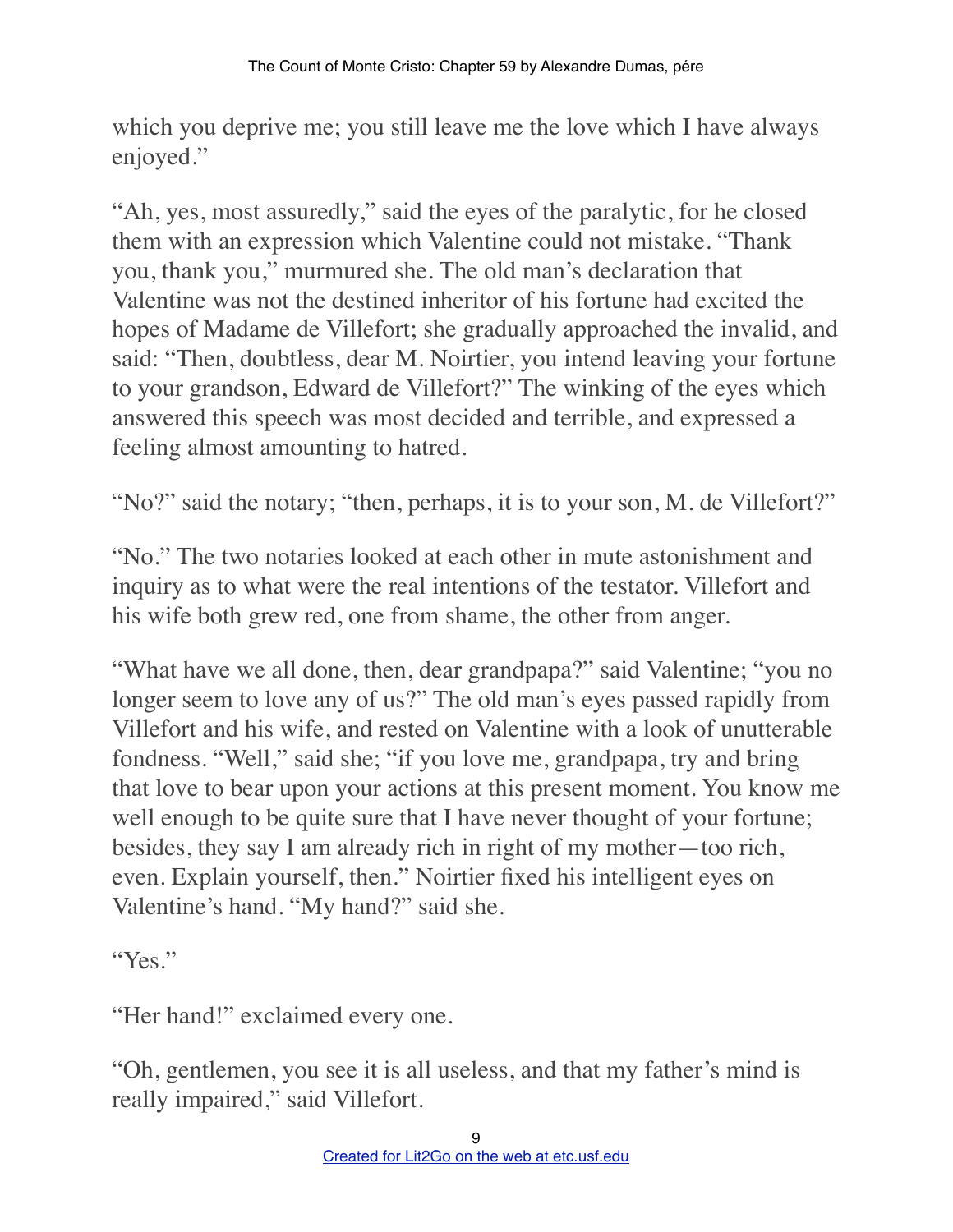"Ah," cried Valentine suddenly, "I understand. It is my marriage you mean, is it not, dear grandpapa?"

"Yes, yes, yes," signed the paralytic, casting on Valentine a look of joyful gratitude for having guessed his meaning.

"You are angry with us all on account of this marriage, are you not?"

"Yes?"

"Really, this is too absurd," said Villefort.

"Excuse me, sir," replied the notary; "on the contrary, the meaning of M. Noirtier is quite evident to me, and I can quite easily connect the train of ideas passing in his mind."

"You do not wish me to marry M. Franz d'Epinay?" observed Valentine.

"I do not wish it," said the eye of her grandfather. "And you disinherit your granddaughter," continued the notary, "because she has contracted an engagement contrary to your wishes?"

"Yes."

"So that, but for this marriage, she would have been your heir?"

"Yes." There was a profound silence. The two notaries were holding a consultation as to the best means of proceeding with the affair. Valentine was looking at her grandfather with a smile of intense gratitude, and Villefort was biting his lips with vexation, while Madame de Villefort could not succeed in repressing an inward feeling of joy, which, in spite of herself, appeared in her whole countenance. "But," said Villefort, who was the first to break the silence, "I consider that I am the best judge of the propriety of the marriage in question. I am the only person possessing the right to dispose of my daughter's hand. It is my wish that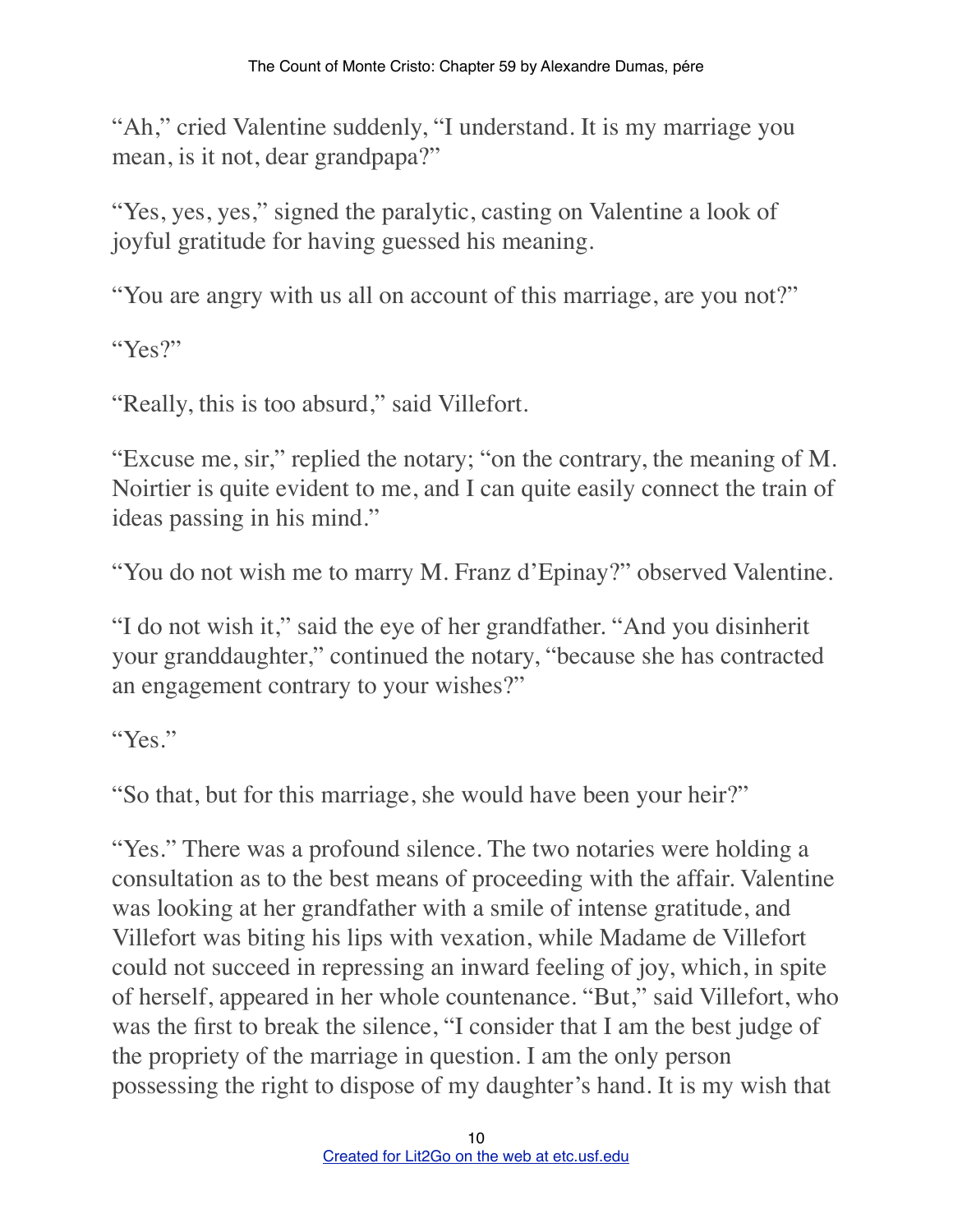she should marry M. Franz d'Epinay—and she shall marry him." Valentine sank weeping into a chair.

"Sir," said the notary, "how do you intend disposing of your fortune in case Mademoiselle de Villefort still determines on marrying M. Franz?" The old man gave no answer. "You will, of course, dispose of it in some way or other?"

"Yes."

"In favor of some member of your family?"

"No."

"Do you intend devoting it to charitable purposes, then?" pursued the notary.

"Yes."

"But," said the notary, "you are aware that the law does not allow a son to be entirely deprived of his patrimony?"

"Yes"

"You only intend, then, to dispose of that part of your fortune which the law allows you to subtract from the inheritance of your son?" Noirtier made no answer. "Do you still wish to dispose of all?"

"Yes."

"But they will contest the will after your death?"

"No."

"My father knows me," replied Villefort; "he is quite sure that his wishes will be held sacred by me; besides, he understands that in my position I